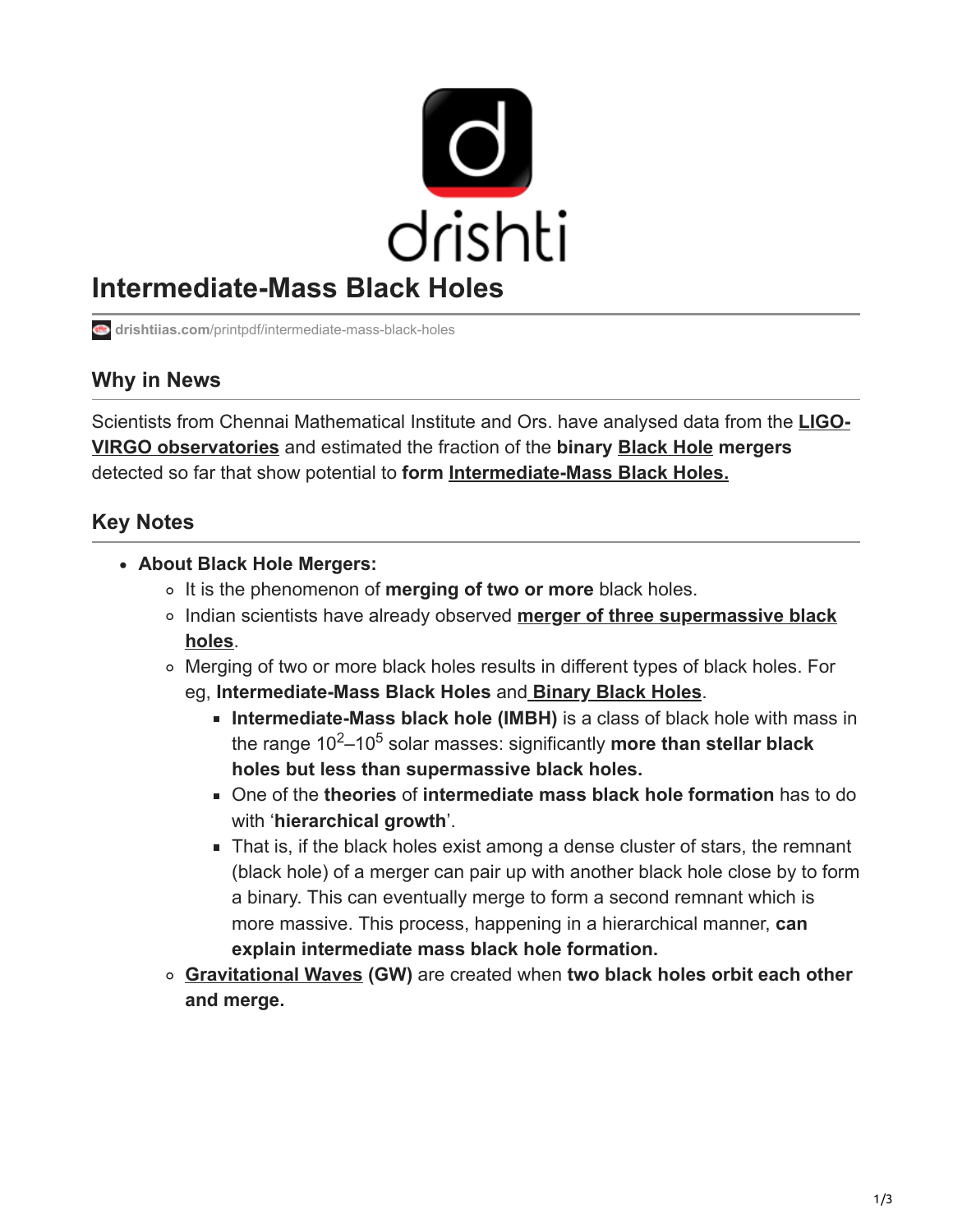- **Kicks in Mergers:**
	- "Kicks" is the **opposite momentum acquired by a remnant black hole during mergers**. It is a **reaction to Gravitational Waves taking away energy and linear momentum** during mergers.
	- These kicks can be quite large, giving it a **velocity of up to 1000 kilometres per second.**
	- If this **kick velocity is above the escape velocity of the star cluster in which the black hole is formed, it escapes from the environment and moves out**. This hinders further hierarchical mergers.
	- The **extent of the kick received** by the remnant can be calculated from the **masses of the merging black holes and their spin**. The kick estimates help understand **which mergers have the possibility of forming Intermediate-Mass black holes.**

### **Black Hole**

- It refers to a **point in space** where the **matter is so compressed** as to **create a gravity field** from which **even light cannot escape.**
- The **concept was theorized by Albert Einstein** in 1915 and the **term 'black hole' was coined by John Archibald Wheeler.**
- Black holes **form** when a **massive star undergoes a supernova explosion** towards the end of its lifetime. The black hole forms from the remnants of the explosion. It is not necessary that a star at the end of its lifetime will become a black hole. As stars reach the ends of their lives, most will inflate, lose mass, and then cool to form **[white dwarfs](https://www.drishtiias.com/daily-updates/daily-news-analysis/white-dwarfs-system)**. But the largest of them, those **at least 10 to 20 times as massive as our own sun**, are destined to **[become either super-dense neutron](https://www.drishtiias.com/daily-updates/daily-news-analysis/new-source-of-gravitational-waves-discovered) stars** or so-called **stellar-mass black holes**.
- Usually, the black holes belong to **two categories**:
	- One category is of **Stellar black holes** ranges **between a few solar masses and tens of solar masses**. These are thought **to form when massive stars die.**
	- The other category is of **supermassive black holes**. These range from **hundreds of thousands to billions of times that of the Sun** from our Solar system. These are thought to form when two or more black holes merge.
- [In April 2019, the scientists at the Event Horizon Telescope Project released the](https://www.drishtiias.com/daily-updates/daily-news-analysis/first-images-of-a-black-hole) first**ever image of a Black Hole** (more precisely, **of its shadow**).